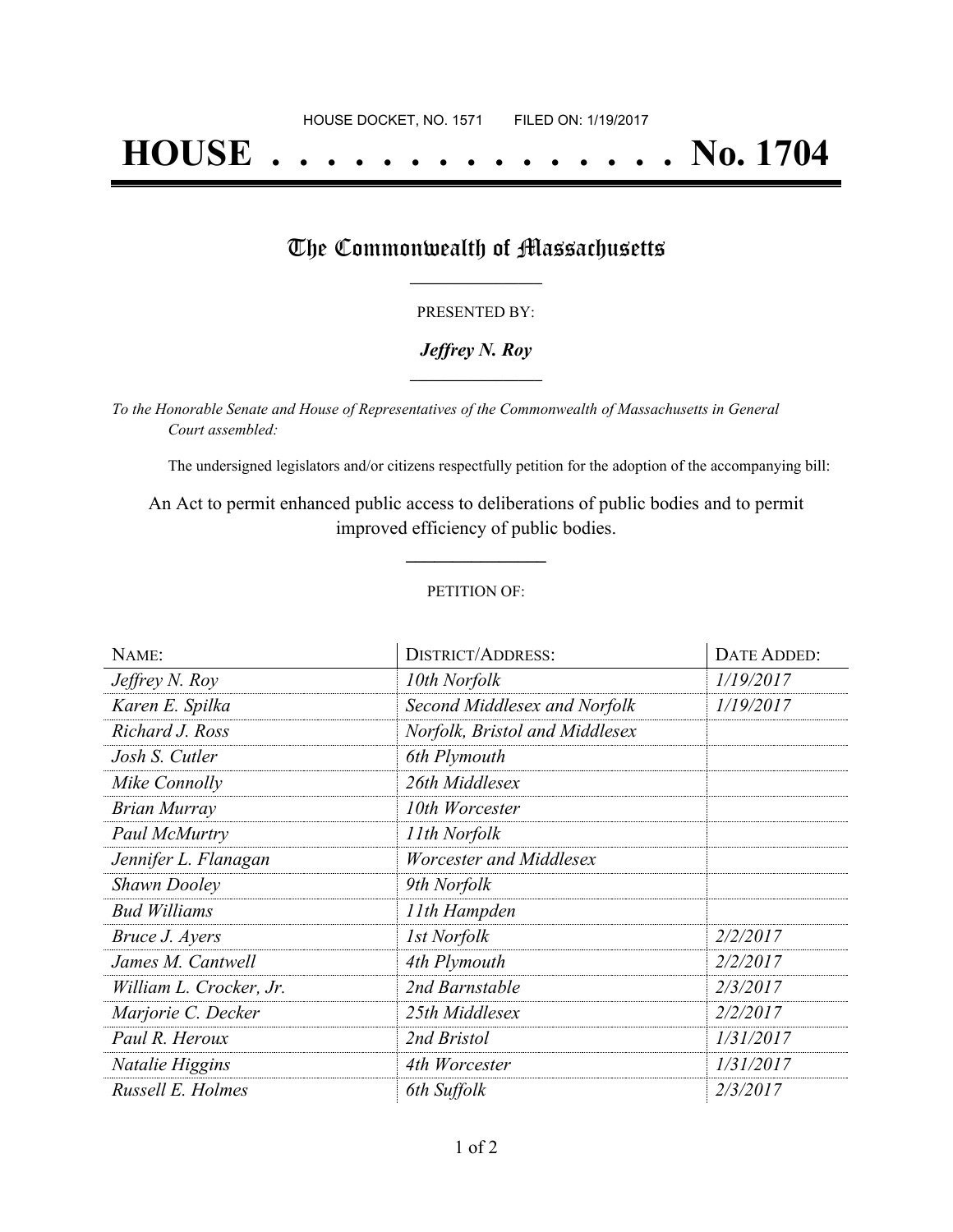| Mary S. Keefe   | 15th Worcester  | 2/2/2017  |
|-----------------|-----------------|-----------|
| Jason M. Lewis  | Fifth Middlesex | 2/1/2017  |
| James R. Miceli | 19th Middlesex  | 2/3/2017  |
| Frank I. Smizik | 15th Norfolk    | 1/31/2017 |
| Chris Walsh     | 6th Middlesex   | 2/3/2017  |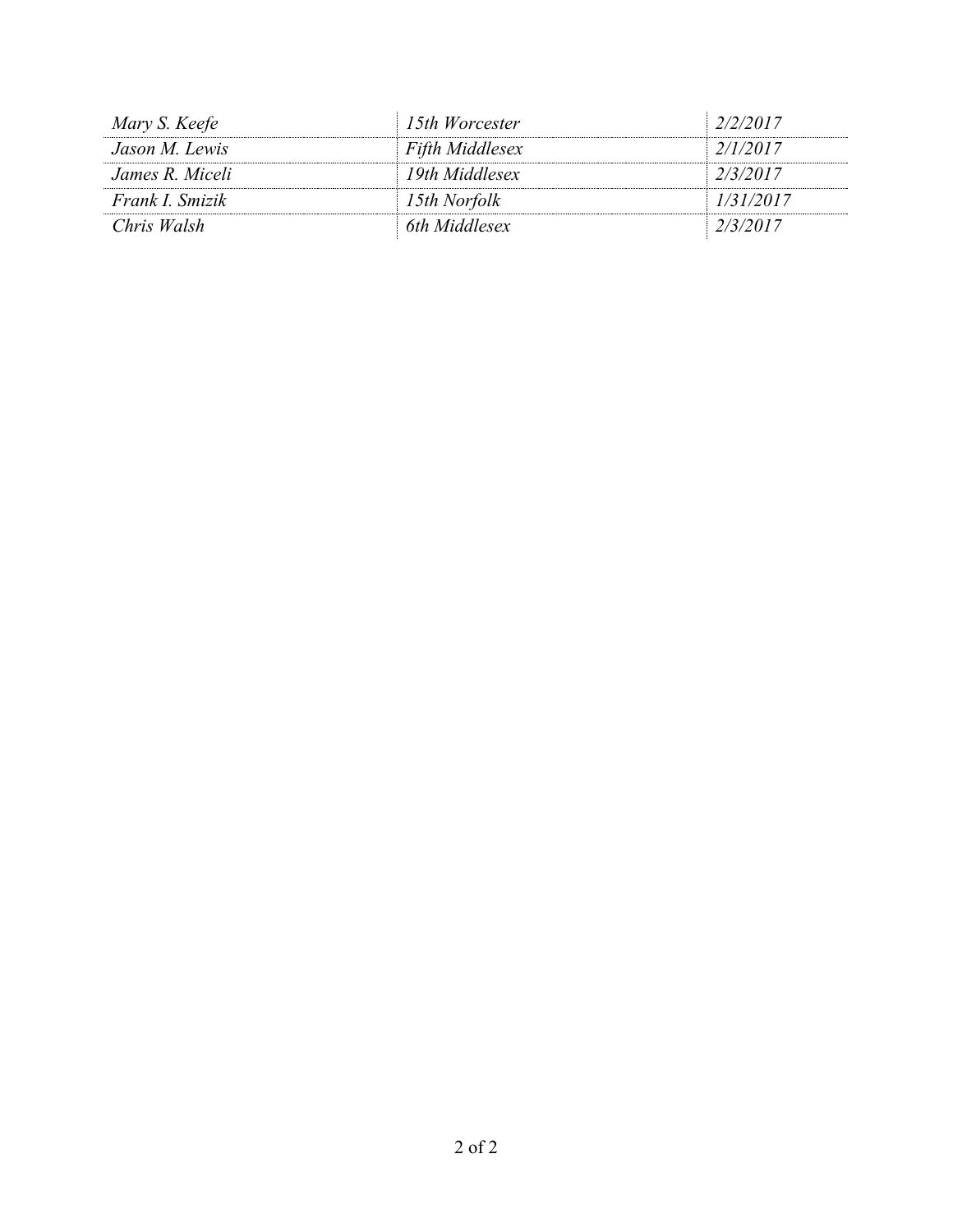#### HOUSE DOCKET, NO. 1571 FILED ON: 1/19/2017

## **HOUSE . . . . . . . . . . . . . . . No. 1704**

By Mr. Roy of Franklin, a petition (accompanied by bill, House, No. 1704) of Jeffrey N. Roy and others for legislation to permit enhanced public access to public Internet deliberations of public bodies and to permit improved efficiency of public bodies. State Administration and Regulatory Oversight.

## The Commonwealth of Massachusetts

**In the One Hundred and Ninetieth General Court (2017-2018) \_\_\_\_\_\_\_\_\_\_\_\_\_\_\_**

**\_\_\_\_\_\_\_\_\_\_\_\_\_\_\_**

An Act to permit enhanced public access to deliberations of public bodies and to permit improved efficiency of public bodies.

Be it enacted by the Senate and House of Representatives in General Court assembled, and by the authority *of the same, as follows:*

- 1 The definition of "Deliberation" in Section 18 of Chapter 30A of the General Laws, as
- 2 appearing in the 2014 Official Edition, is hereby amended by inserting after the phrase

3 "procedural meeting", the following word:- "materials".

4 SECTION 2. The definition of "Meeting" in said Section 18 of said Chapter 30A, as so

5 appearing, is hereby further amended by striking out the word "by", and inserting in place

- 6 thereof the following words:- "at a gathering of".
- 7 SECTION 3. The definition of "Meeting" in said Section 18 of said Chapter 30A, as so
- 8 appearing, is hereby further amended by striking out the word "or" at the end of clause (d).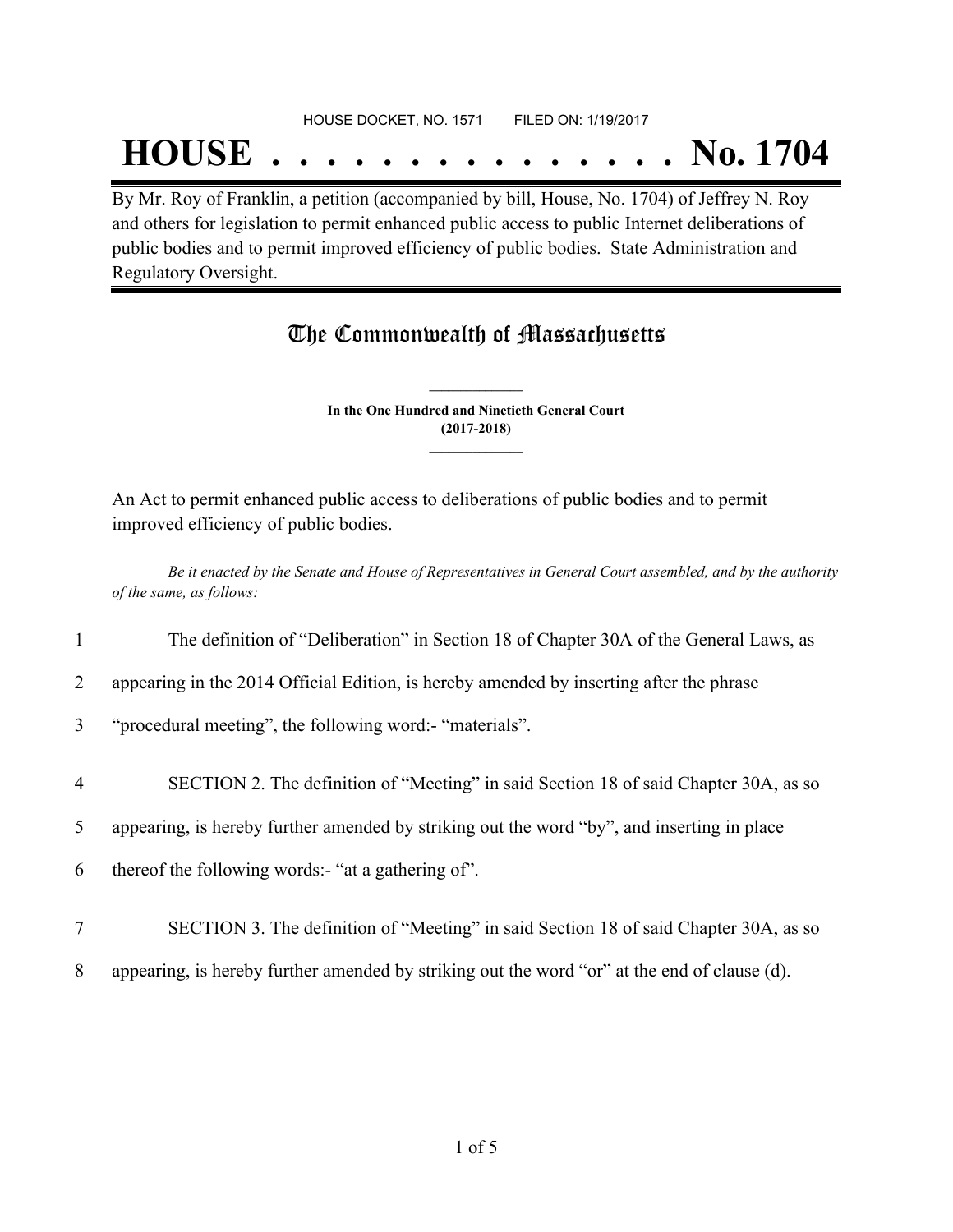| 9  | SECTION 4. The definition of "Meeting" in said Section 18 of said Chapter 30A, as so               |
|----|----------------------------------------------------------------------------------------------------|
| 10 | appearing, is hereby further amended by striking out the word, "session." at the end of clause (e) |
| 11 | and inserting in place thereof the following words, "session; or".                                 |
| 12 | SECTION 5. The definition of "Meeting" in said Section 18 of said Chapter 30A, as so               |
| 13 | appearing, is hereby further amended by adding the following clause:-                              |
| 14 | (f) participation by members of a public body in a Public Internet Discussion.                     |
| 15 | SECTION 6. The definition of "Post Notice" in said Section 18 of said Chapter 30A, as              |
| 16 | so appearing, is hereby amended by inserting after the word "meeting", the following words: -      |
| 17 | "or a public internet discussion".                                                                 |
| 18 | SECTION 7. Said Section 18 of said Chapter 30A, as so appearing, is hereby further                 |
| 19 | amended by inserting after the definition of "Post Notice" the following definition:-              |
| 20 | "Public Internet Discussion", a discussion via the Internet by members of a public body,           |
| 21 | which may include matters within the body's jurisdiction. All public Internet discussions shall be |
| 22 | set up so that the public can monitor the discussion among members of the public body. At the      |
| 23 | discretion of the public body, a public Internet discussion may be set up so that some defined     |
| 24 | subset of the public can also make statements in the public Internet discussion. Everyone making   |
| 25 | statements in a public Internet discussion shall be authenticated, so that all statements can be   |
| 26 | accurately attributed to the person making them. No votes or formal actions may be taken in a      |
| 27 | public Internet discussion and there is no quorum requirement for a public Internet discussion.    |
| 28 | SECTION 8. Section 20 of Chapter 30A, as so appearing, is hereby amended by striking               |
| 29 | out subsection (a) in its entirety and inserting in place thereof the following subsection:-       |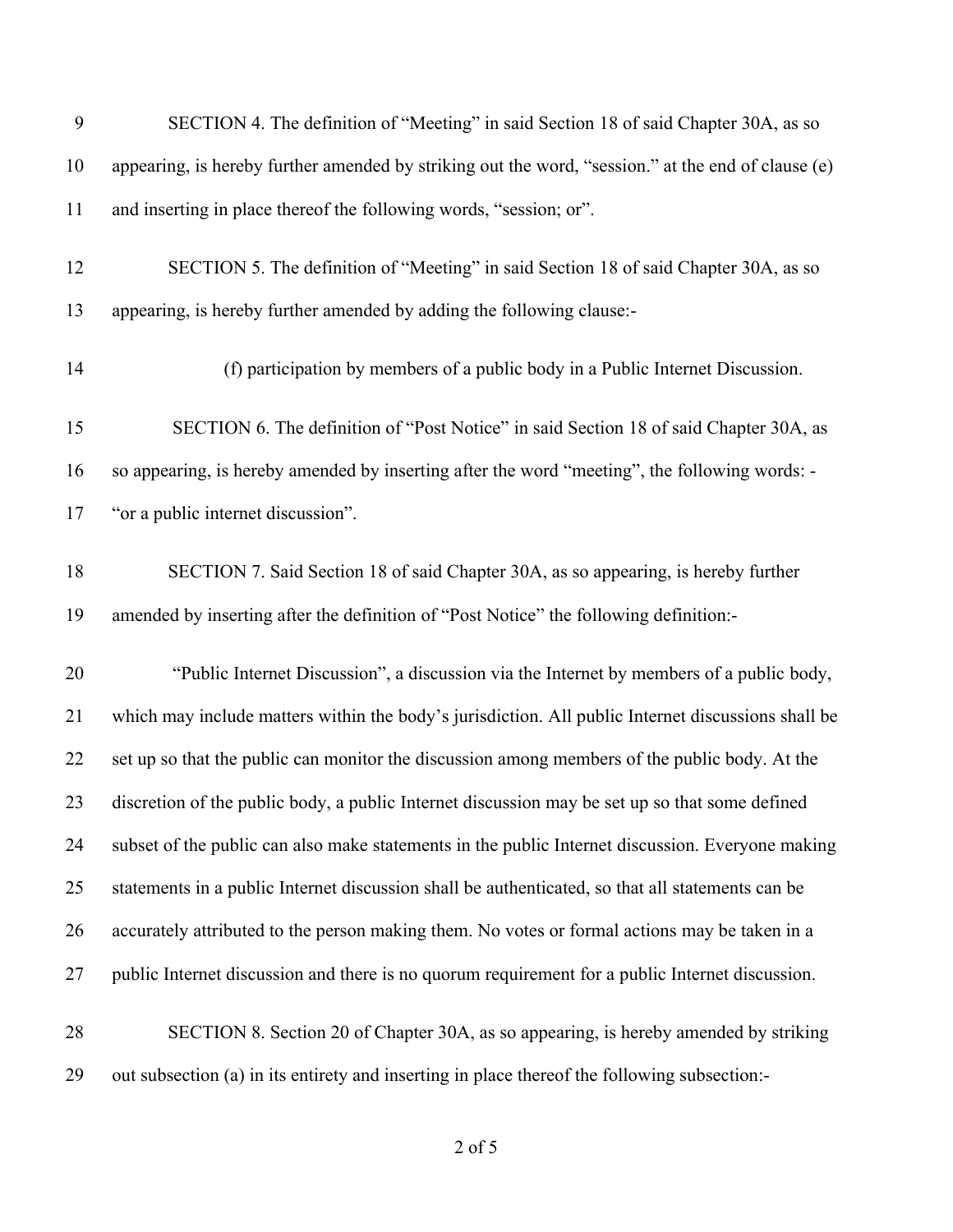(a) (1) Except as provided in Section 21, all meetings of a public body shall be open to the public.

 (2) All public Internet discussions shall be open to the public in that members of the public must be able to monitor the proceedings via the Internet.

- (3) No deliberations may take place except at
- (i) Meetings,
- (ii) Public Internet Discussions, or

 (iii) gatherings that meet exceptions (d) or (e) under the definition of Meeting, as defined in Section 18.

 SECTION 9. Said Section 20 of Chapter 30A, as so appearing, is hereby further amended by striking out subsection (b) in its entirety and inserting in place thereof the following subsection:-

 (b) Except in an emergency, in addition to any notice otherwise required by law, a public body shall post notice of every meeting and public Internet discussion at least 48 hours prior to the start of such meeting or public Internet discussion, excluding Saturdays, Sundays and legal holidays. In an emergency, a public body shall post notice as soon as reasonably possible prior to such meeting or public Internet discussion. Notice shall be printed in a legible, easily understandable format and shall contain a listing of topics that the chair reasonably anticipates will be discussed at the meeting or public Internet discussion.

 (1) In the case of a meeting, the notice also shall contain the date, time and place of the meeting.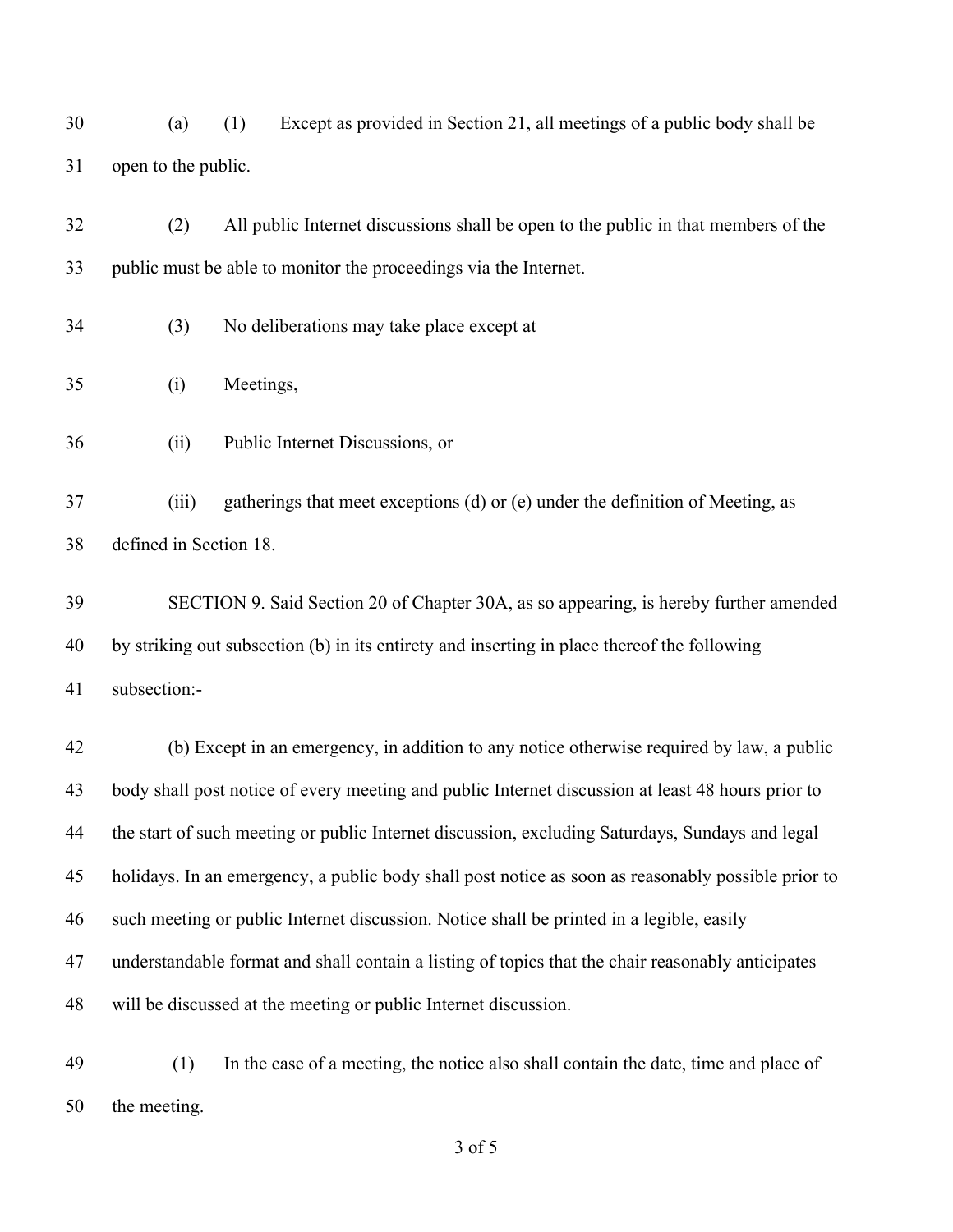(2) In the case of a public Internet discussion, the notice also shall contain the date and time of the start of the public internet discussion and shall state whether the public is limited to monitoring the discussion among members of the public body or whether some defined subset of the public can also make statements in the public Internet discussion. If some defined subset of the public can make statements in the public Internet discussion, the notice shall provide, or direct readers to, directions for members of that subset to get authenticated so that they can make statements in the public Internet discussion and their statements can be attributed accurately.

 (3) In the case of a public Internet discussion held via an internet service such as a computer-mediated discussion, conference, forum or blog, it shall be publicly accessible and the notice shall include the URL (or URLs, if there are more than one) and any other information required to access the discussion and its archive.

 (4) In the case of a public Internet discussion based on the exchange of discrete messages, it shall be possible for the public to subscribe to receive the messages and the messages shall be available from a publicly accessible archive. The notice shall include instructions for subscribing to the messages and instructions for accessing them from the archive.

 (5) In the case of a continuing public Internet discussion, a notice that the public Internet discussion is continuing shall be reposted at least once a month. This notice shall include the instructions for accessing the public Internet discussion and its archive and shall list the topics that the chair reasonably anticipates will be discussed during the following month.

 SECTION 10. Said Section 20 of Chapter 30A, as so appearing, is hereby further amended by inserting after the word "meetings", in each instance in which it appears in subsection (c), the following words:- "and public internet discussions".